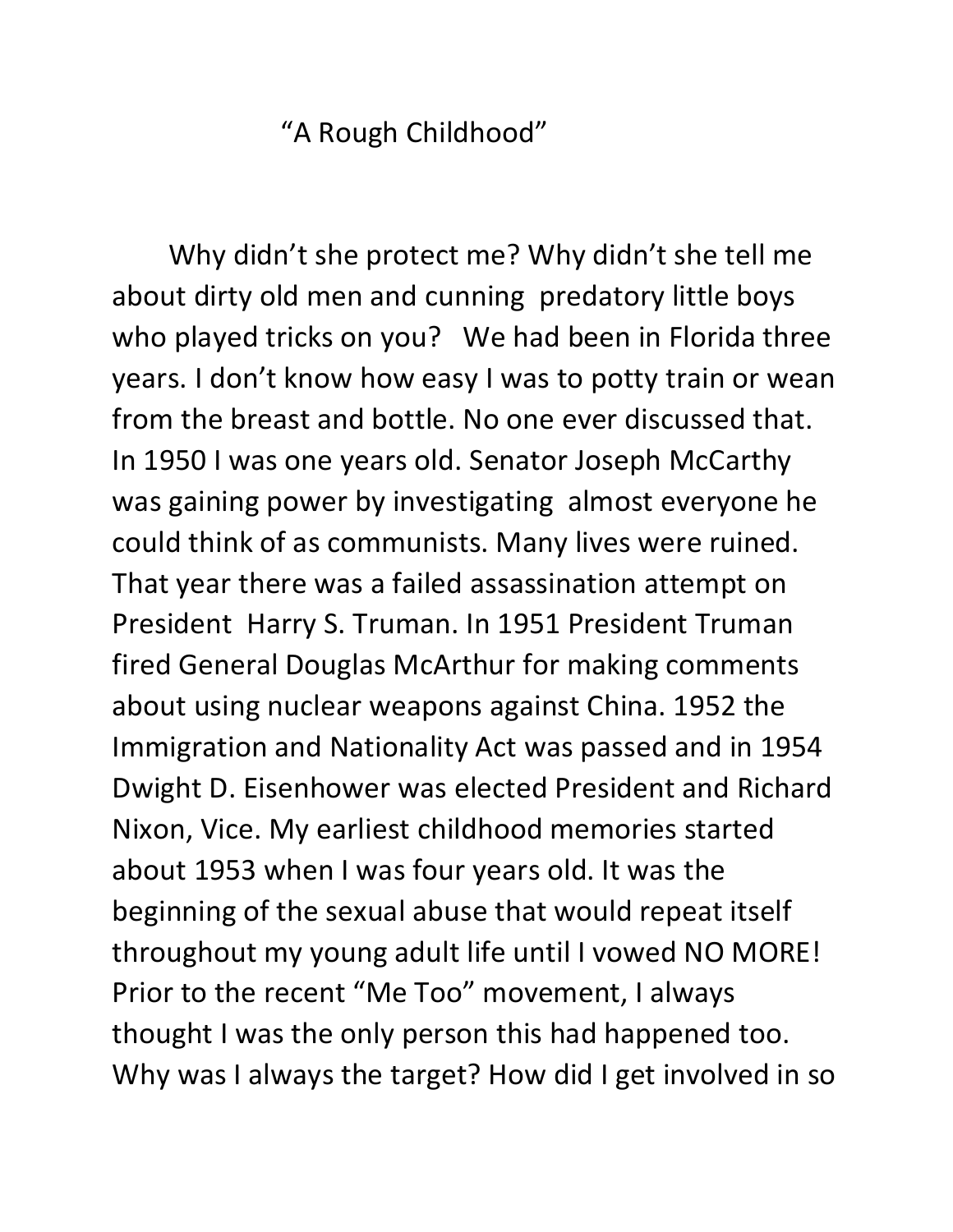many compromising situations? I had to do better.

It was during the summer. The little boy James Edward from next door had pinned me against the back of the house and was attempting to have sex. He couldn't have been any more than five years old himself. I was a child and had no idea of what was going on. All I know is he had my dress up and panties down and was doing things to me. His Uncle caught us. My Mother gave his Mother, permission to spank me along with him. I was hurt physically and mentally. What had just happened! My four year old mind was racing trying to figure it out. Then there was the time I went across the street to play with the preacher's daughter. I also knew her Mom baked a cake every Sunday and I was assured to get a piece Monday morning. When I entered the house and asked for the girl, her brother who was much older than me, said she was in the room. When I walked into the room, he tripped me, pushed me to the floor, tore into my underwear and penetrated my private. I had never felt so much pain!!! He terrorized me! His voice changed as he talked through clenched teeth telling me to shut up. In a few seconds, his sister appeared in the doorway, and they started arguing. She said she was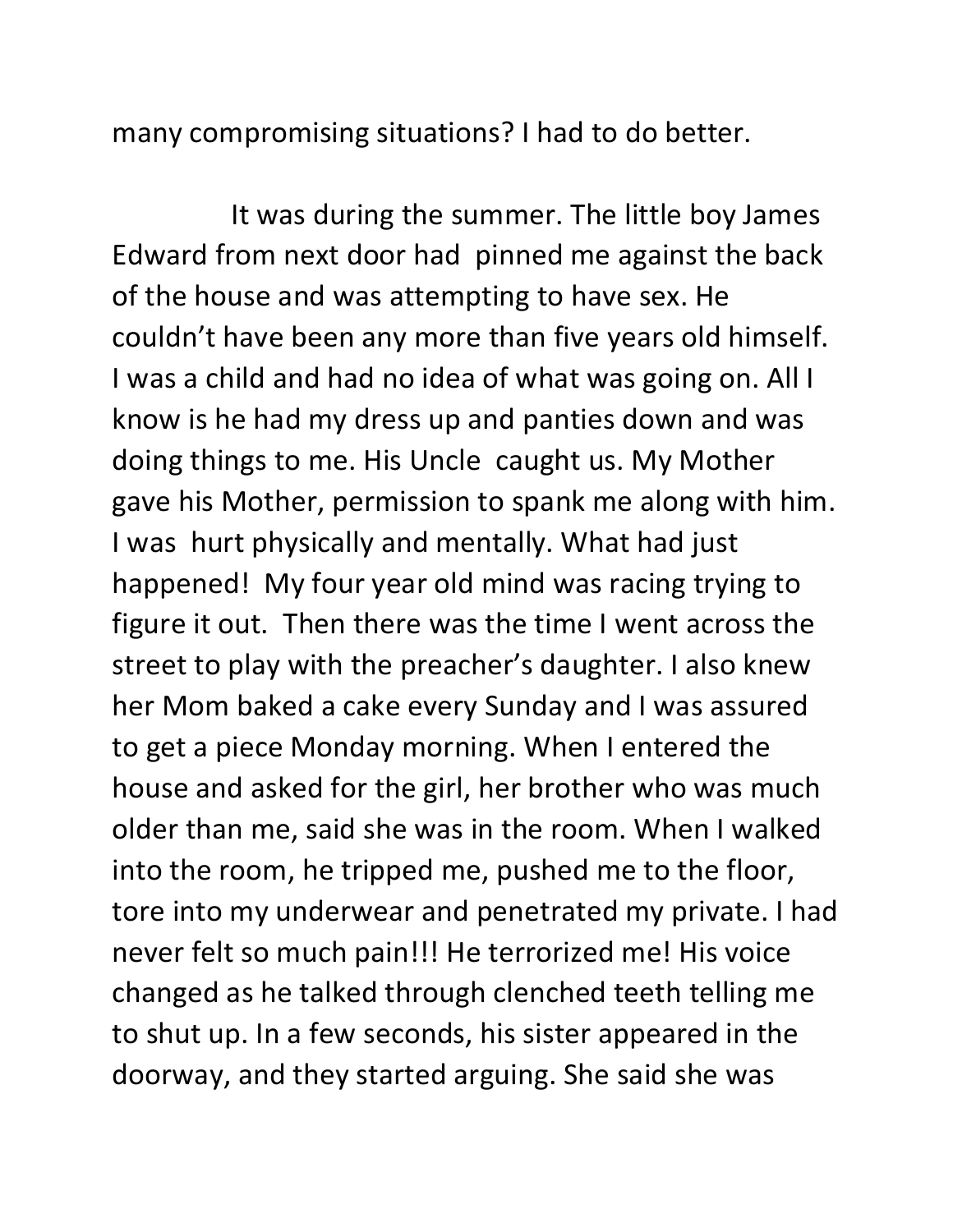gonna tell her Mama, and he was yelling back he didn't do anything to me. She comforted me as best she could. I remember the sweet smell of her body powder. I was inconsolable. I could hardly catch my breath as I limped across the street home cupping my private. My Mom heard me crying as I approached. She repeatedly screamed, grabbing me by my shoulders asking

" what's wrong with you girl?" Finally, through the sobs I blurted out the boy across the street had bothered me. That was all I knew to say. No one had ever talked to me about sex. I didn't know the correct terminology. I did know that what he did to me was wrong! Instead of trying to sooth my wounded spirit or offer a few words of consolation, my Mother said, "you ain't had no business over there!" Another low blow……first a sexual assault and then no support, no explanation of what and why it happened…. No kind words… I was being blamed….. I was just a child…. It happened one more time, his sister came to my rescue once again too late. This time I decided to keep it to myself, no sense sharing to be victimized again….. Then there is the time my cousin happened to catch me at home alone and ask for a glass of water. He attacked me in the kitchen picking me up around my legs throwing me over his shoulder. He was a little guy,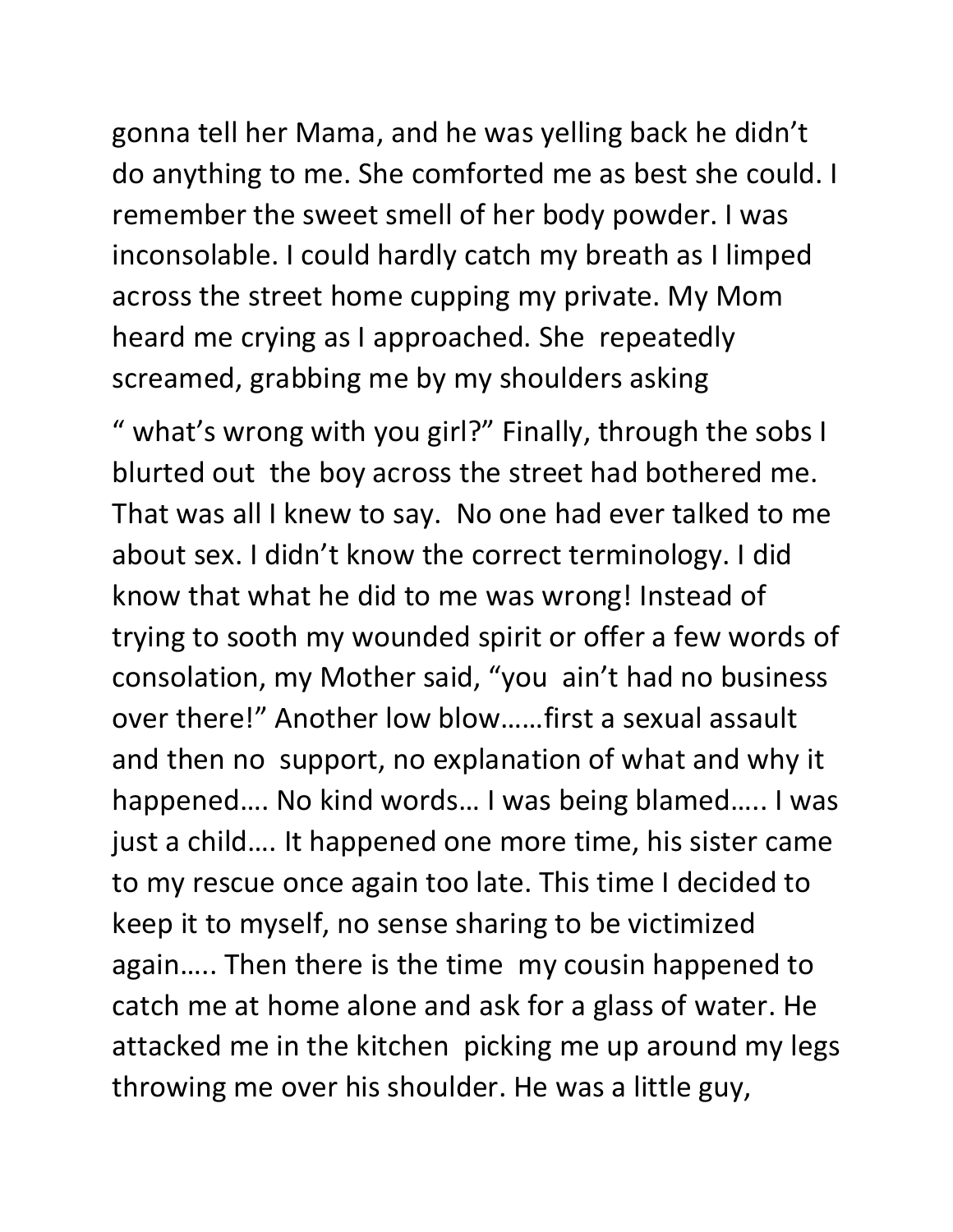someone you would never think had the strength to pick up hefty me…. He carried me to the bedroom where we wrestled and fought. He won….. I lost….end of story! I beat myself up over this because I should have known better! I hated him for doing this to me! Then many years later, his Dad confessed that when I was little girl he used to " feel all over me!" The nerve of that bastard! I was speechless… It took a few minutes for me digest what he said. Who left me alone with this MONSTER! Who gave them the right to my body? As a child I sucked my thumb and picked my hair loose. I now realize that these were signs of childhood sexual abuse. My Mom said I was nervous.

When you talk about good sense, it's a wonder I ended up with any sense at all, after what I went through. Then there was the time a male friend of my Mom tried propositioning me with a pickled pigfeet for sex. . When I told her, he denied it and she believed him. I was done! Through with seeking support I would never get. I immediately took control of my own life for whatever it was to be. My fate was in my hands.

Then there were the beatings! It seems like someone was always BEATING me! No one tried to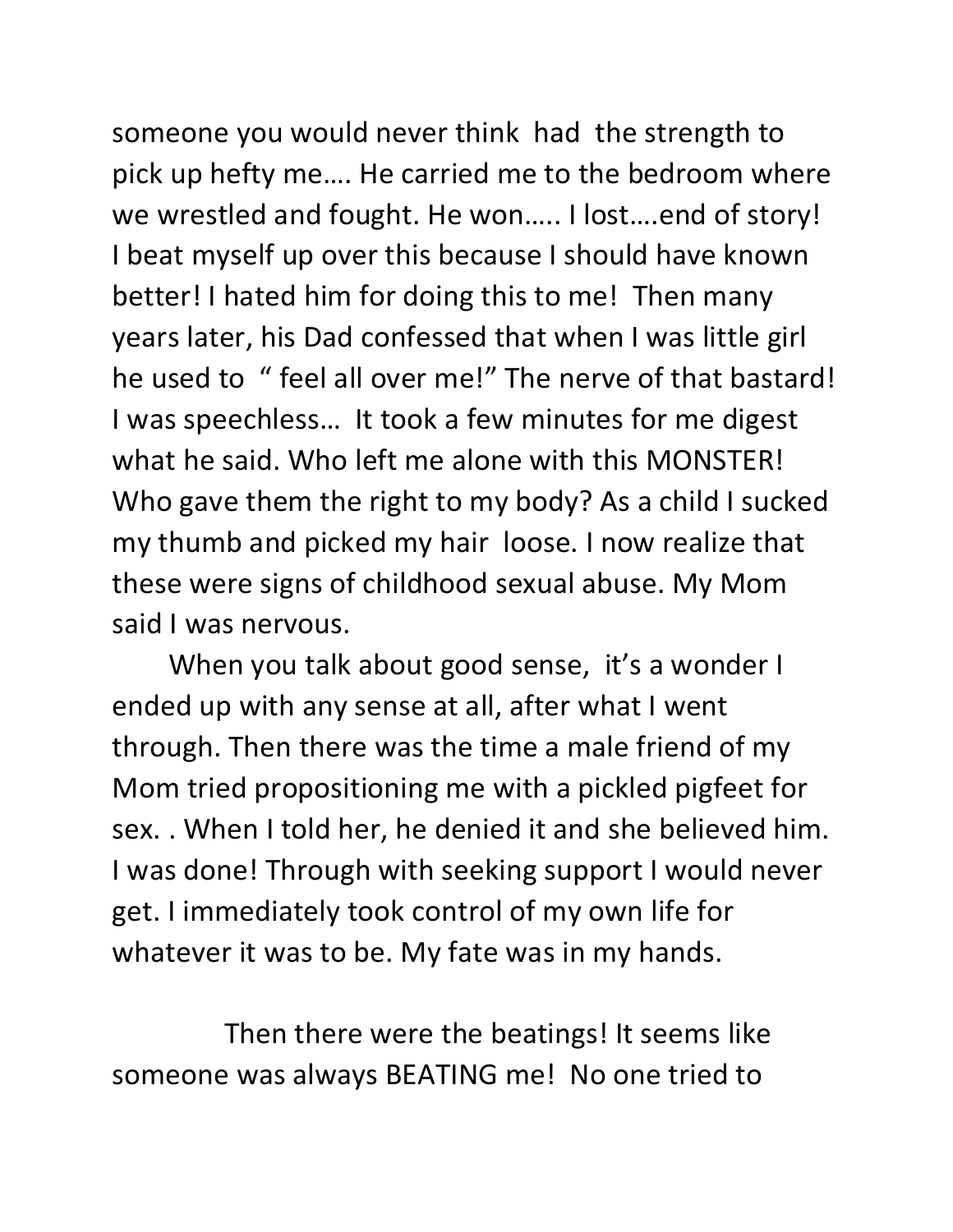reason or get an explanation. No one gave me a second chance or tried to understand me. I got whipped because they said I was the oldest and should have known better. I got whipped by my Aunt Effie when I accidently hit my sister in the head with a garden hoe. It wasn't serious. I swung the hoe over my head, and she was standing behind me. I remember it like yesterday. We had no toys or anything to idle the time away and was usually

told to go outside and play. This particular morning, we had just stepped outside. I picked up the first interesting item I saw which was the hoe. First of all, whoever had it last should have put it away after use. I was going to dig a hole, but it never happened. I remember getting whipped by both my Dad and Mom. Not spanked or even getting the switch, I mean beat with a leather belt very badly until welts appeared. When I would see my Dad reach in front to unbuckle his belt, he would pull it straight through all of the belt loops with a quickness that whistled. You knew what was coming next. This confused me and I questioned whether these people were my real biological parents. It was my belief that parents were supposed to be loving, caring and nurturing. Genuinely interested in the general welfare of the child. I felt like I was more of a burden. I NEVER heard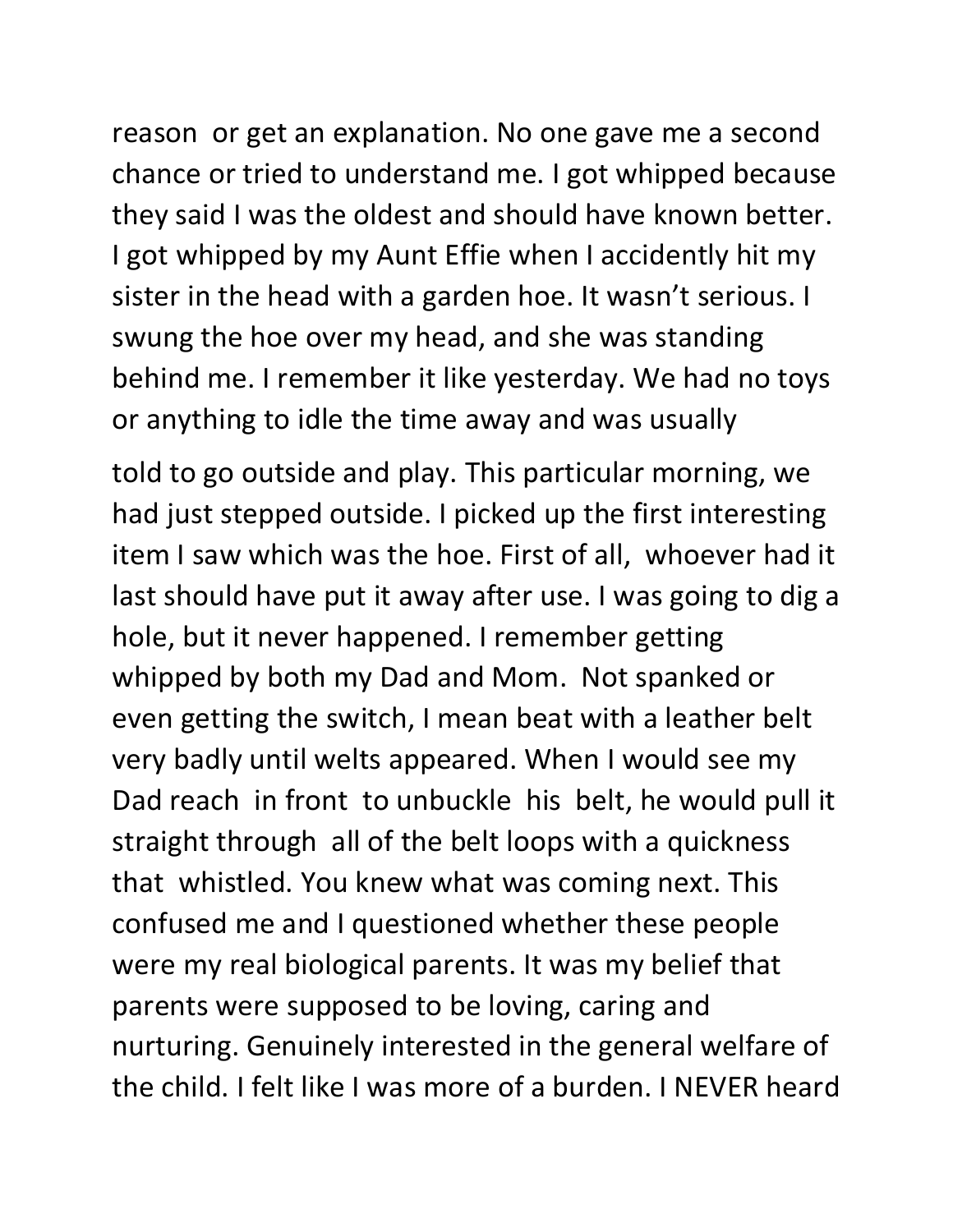either of them say I LOVE YOU, good job or you matter….. Both of my parents together had zero parenting skills. I got whipped by the Principal when I was in sixth grade. Getting on the school bus one afternoon, Lionel Armstrong decided to grab a handful of my breast. I turned around and hit him as hard as I could! Pauline Mayshack, the bus driver turned our names in for fighting. The principal wasn't hearing any explanation and gave me three hard hits with a board. I was devastated!!! I cried so hard and was visibly upset. As far as I was concerned she beat me for nothing .I was trying to protect myself. I sat all day totally out of it. Couldn't concentrate, sniffling, an emotional wreck. As soon as I got home and told my Mom, we jumped into the car and headed back to Rainbow Park Elementary. This was one time my Mom spoke up. She told the Principal that she was raising her children by herself as she was a widow and was doing the best she could. She told her not to beat me again and that if she had a problem with me to tell her .I was so proud of her that day. Later in my adult life I shared this with my Mom (who lived to be 86 now deceased 2017) and told her they never should have even had children. She said they took what the lord gave them.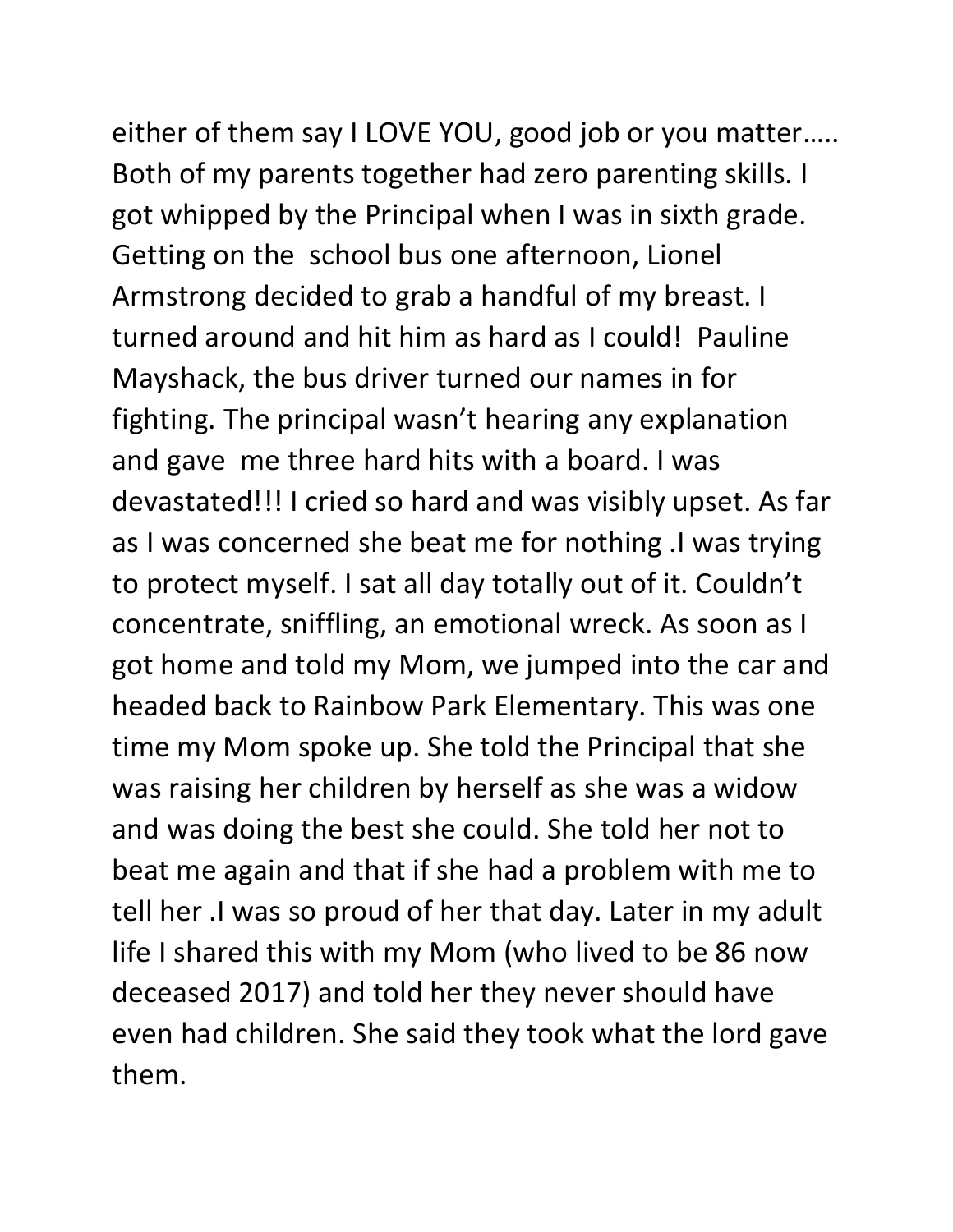My Dad died about eight years after coming to Florida. He was killed on his job when a crane he was greasing ignited. I've heard several versions about his death. Someone said a coworker decided to take a smoke and set everything on fire. Another story is Florida Power and Light failed to turn off the electricity on the pole and the boom hit the line. This was 1959, I was nine years old and in the fourth grade. My Mom received a sizable settlement that put her in a new financial bracket and status. She started smoking Salem cigarettes and enrolled in Benny O'Berry's Magic City Driving school. In no time she was driving a brand new Bel Aire Chevrolet and was a totally different person. She was always a pretty, good beautician and always kept our hair groomed. She could hard press with the straightening comb or curling iron. She was a bit heavy on the hair grease, which gave the hair a nice sheen. Coming from Georgia and now in Florida a young widower, she started seeking a profession. She was interviewed at Sunlight School of Beauty to become a licensed cosmetologist. For whatever reason she never pursued it. It could have been the lack of a decent education that was needed to read the books and take the tests to pass the state board exam ,or simply the lack of ambition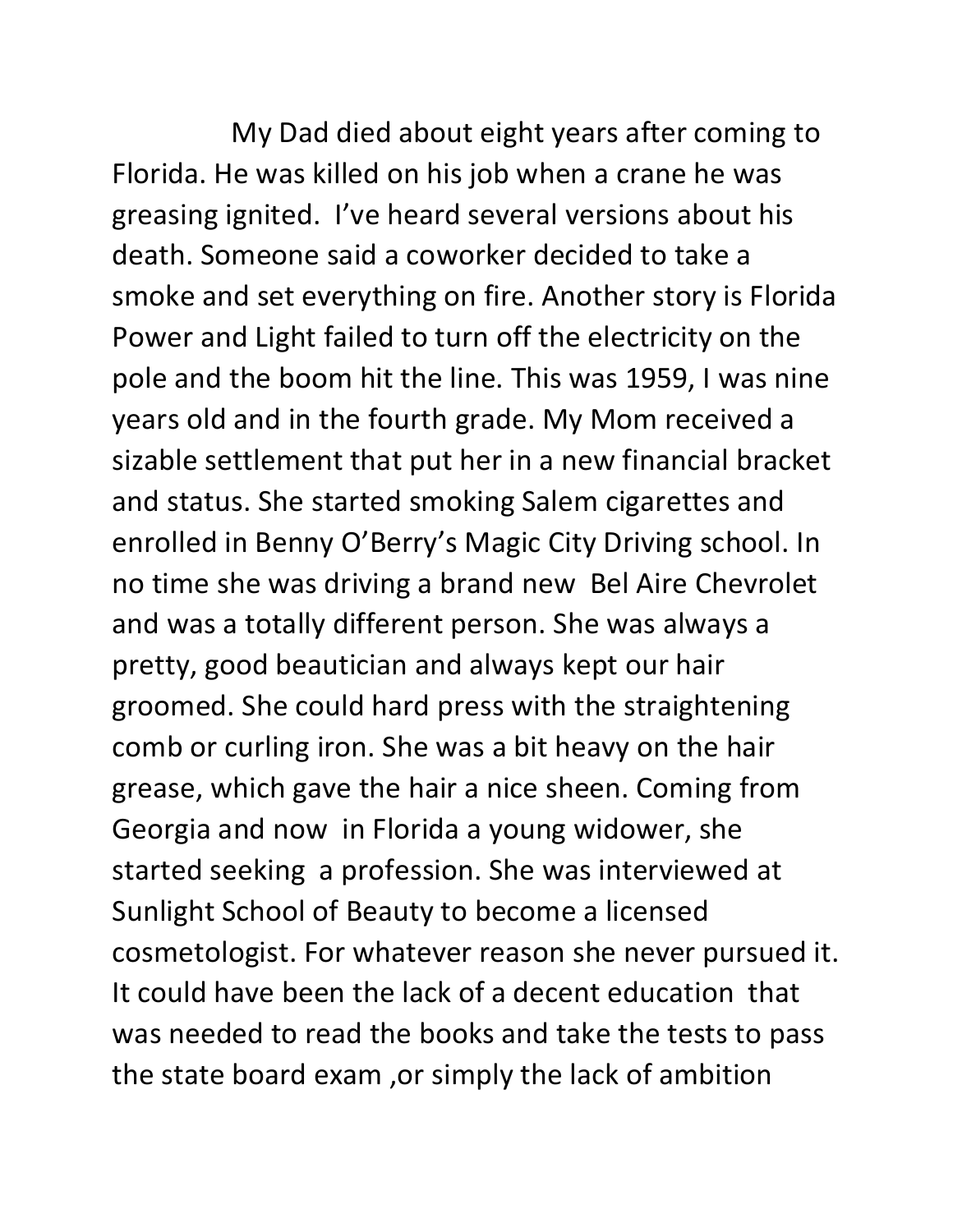when was easier to remain at the status quo. She found work to support us through those years and the social security benefits put me through college. Throughout the years she worked on Sogrens Farms harvesting scallions and other vegetables, did days work in wealthy white people's homes and finally as a maid on Miami Beach. The Castaways, The Arlen House, and The Newport were the main hotels where she worked. She provided transportation for other family members and friends to get back and forth to their jobs.

I wanted a bit more out of life and a better future. I excelled in elementary and high school having good study habits and work ethics. We were bussed to school and therefore could not participate in extra curricular activities due to transportation problems. So, my sister Betty and I would entertain each other. We would play "Name That Tune" and developed our great singing voices. My Dad, prior to his passing would also teach us harmony. As a result of this gift, we formed a singing group as teenagers. The Gospel Swantones, consisting of Flora Hill-Jones, Margaret Miller-Gordon, Betty Morrison-King and myself. As we matured into responsible women, our paths went in separate directions. The group faded away. Then after forty three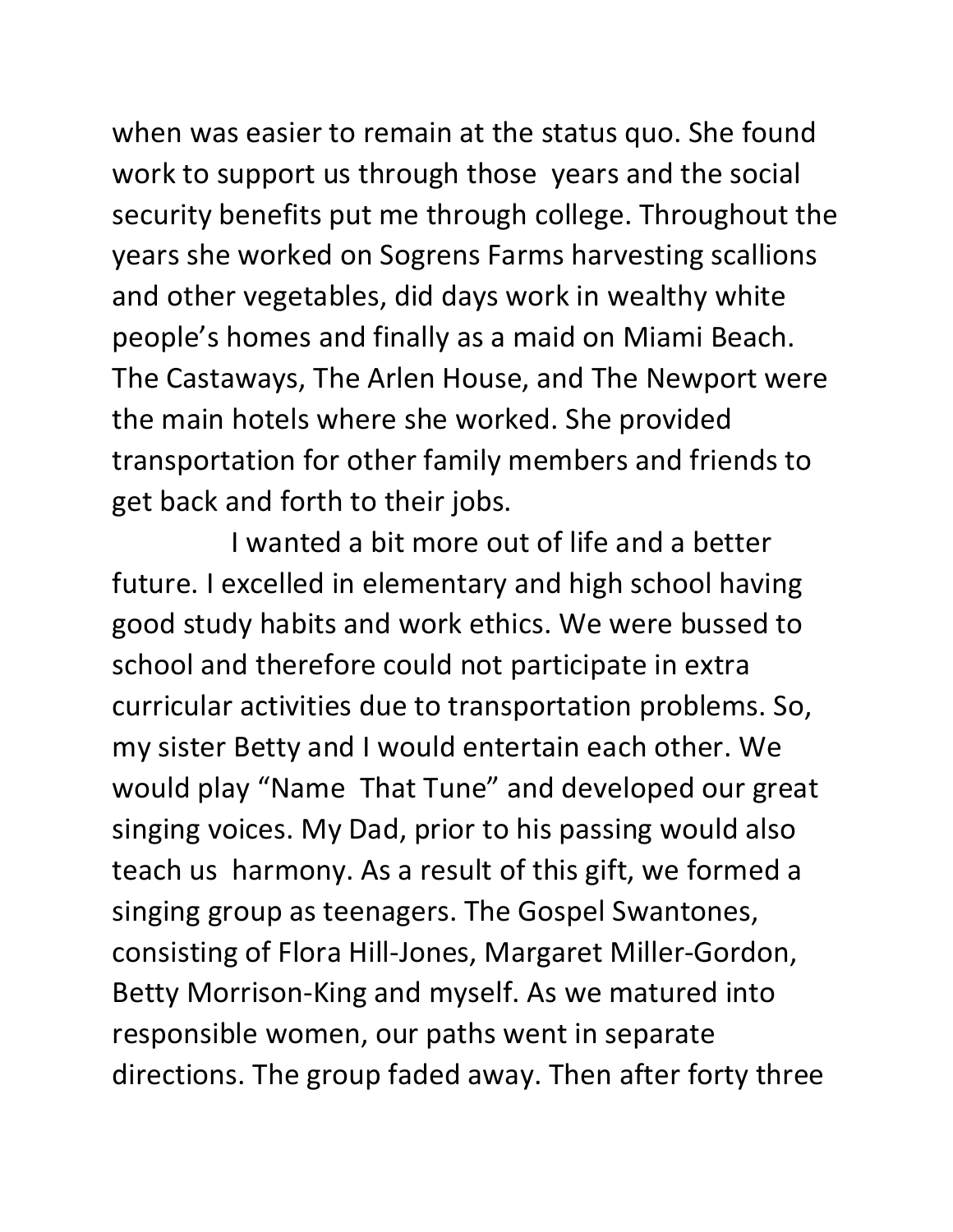Temple Missionary Baptist Church. This successful program resulted in a CD being cut from the performance. Also born out of this resurgence was the recreation of The Morrison Sisters.(we originally sung together as middle school students at North Dade High School). I had been singing at Lyric Live in Historic Overtown and convinced Betty to join me. The combined results of these two determined, dynamic seniors was amazing! The harmony, pitch and stage presence were on point. Not to mention the beautiful gowns we wore and the gorgeous rhinestone jewelry. We were always very well received by the audience. Then I got the idea of writing and producing my own show. The vision had been with me for years. I carefully and meticulously planned the project. I knew I needed seed money, a band, and a narrator. I solicited my friends and family for start up money and received \$1500. My cousin Vernon Hargray introduced me to The Nu Black Band who was quite reasonable, and I hired Tony Thompson as the narrator. Other family members also helped. BINGO!!!! This proved to be the perfect combination and blend for a very successful show…. The storyline was cute and enjoyable. It was delivered in way